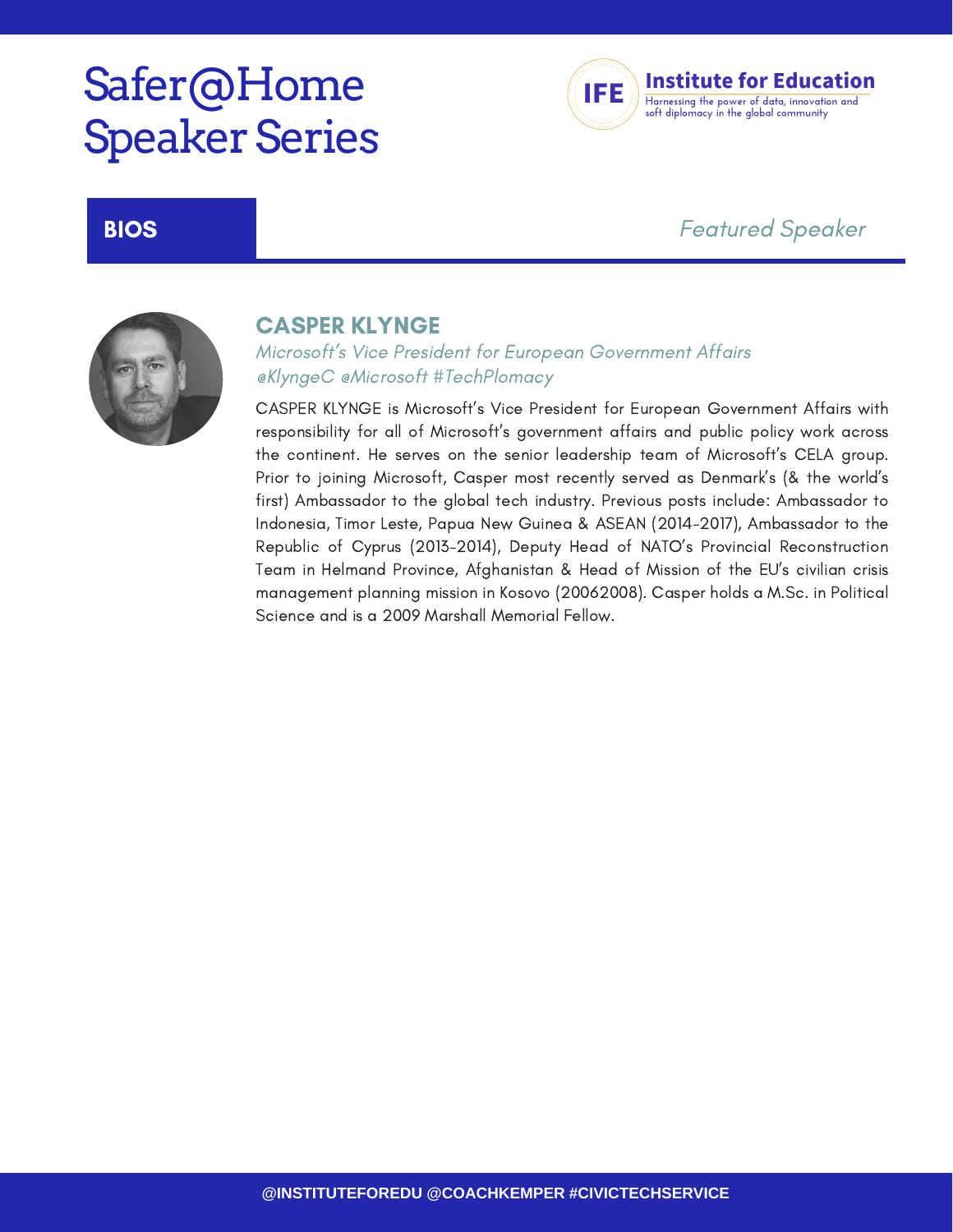# Safer@Home **Speaker Series**



## **BIOS Example 2 BIOS Example 2 EXAMPLE 2 EXAMPLE 2 EXAMPLE 2 EXAMPLE 2 EXAMPLE 2 EXAMPLE 2 EXAMPLE 2 EXAMPLE 2 EXAMPLE 2 EXAMPLE 2 EXAMPLE 2 EXAMPLE 2 EXAMPLE 2 EXAMPLE 2 EXAMPLE 2 EXA**



### MEGAN SMITH

Third US Chief Technology Officer of the United States @smithmegan @shift7

MEGAN SMITH was the third Chief Technology Officer of the United States and Assistant to the President, serving under President Barack Obama. Megan is currently the CEO and Co-founder of shift 7 which works collaboratively on systemic social, environmental and economic problems - finding opportunities to scout and scale promising solutions and solution-makers. She was previously a vice president at Google, leading new business development and early-stage partnerships across Google's global engineering and product teams at Google for nine years, was general manager of Google.org, a vice president at Google[x] and the former CEO of Planet Out. She serves on the boards of MIT and Vital Voices, was a member of the USAID Advisory Committee on Voluntary Aid and co-founded the Malala Fund. On September 4, 2014, she was named as the third U.S. CTO, succeeding Todd Park, and serving until January, 2017.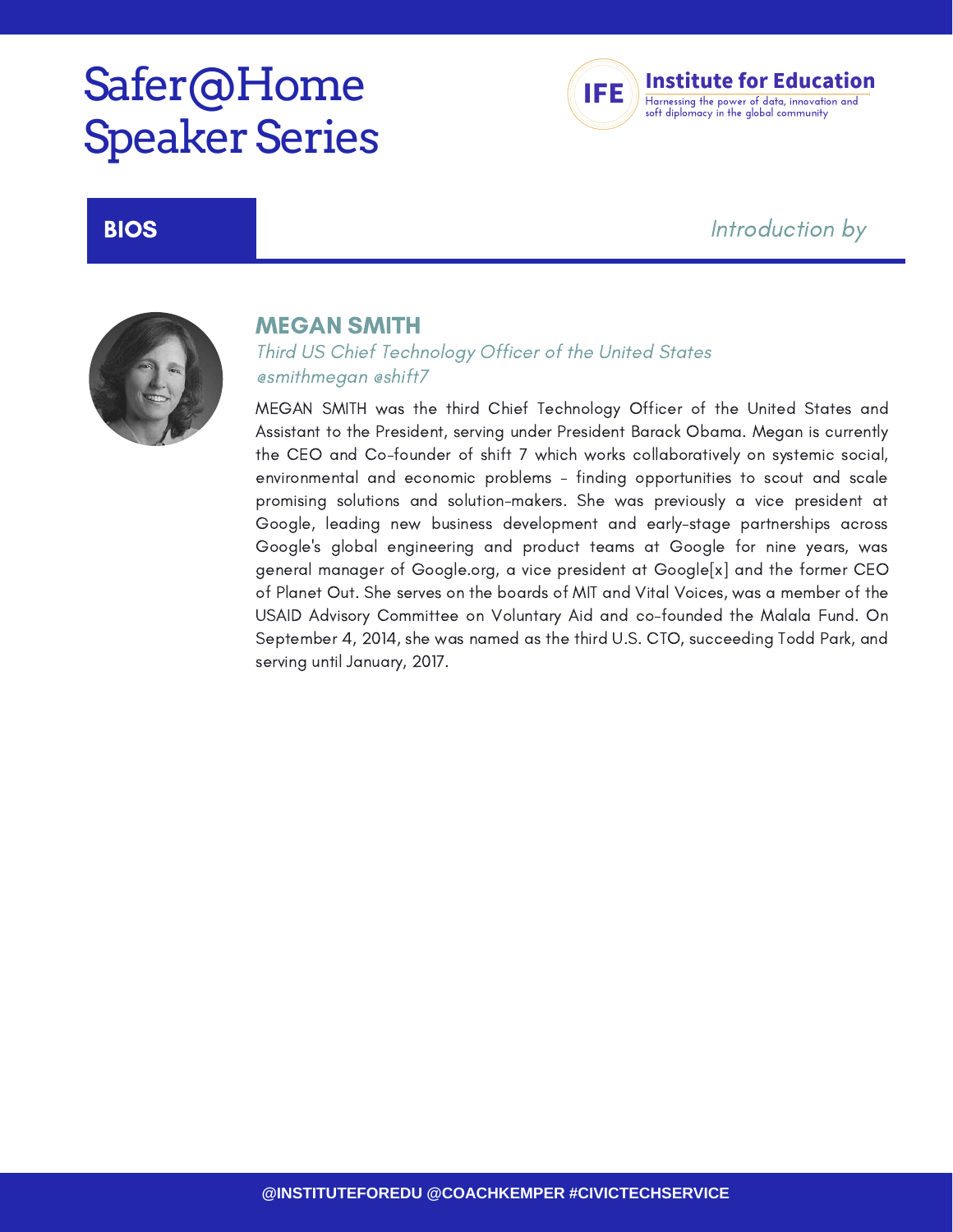# INNOVATION **Facial Recognition**





### COACH KATHY KEMPER

Founder and CEO, Institute for Education @CoachKemper

COACH KATHY KEMPER is CEO and Founder of the Institute for Education (IFE), a Washington D.C.-based nonprofit committed to engaging the global community to harness the power of soft diplomacy, data, and innovation. In 2019, Kemper was recognized, alongside Jeff Bezos, as one of Washington Life Magazine' "Tech 25", a prestigious honor reserved for top technology innovators and disruptors. Extolled "D.C.'s Networker-in-Chief" by U.S. News and World Report, Coach Kemper regularly convenes timely salons, forums, intimate discussions and invitation-only gatherings that draw senior White House and Congressional leaders, distinguished ambassadors and diplomats, business executives, journalists and technology innovators for debate and discussion. Past speakers have included Supreme Court Justices, a Vice President, Senators, Ambassadors, Nobel laureates, Cabinet secretaries, United States Chief Technology Officers, CEOs, and more. A former professional tennis player, Coach Kemper served as head Women's Tennis Coach at Georgetown University from 1978 to 1990, and coached Georgetown's No. 1 player to the NCAA National Women's Division II title in 1983. Coach has spent more than 40 years coaching tennis for Washington's power brokers — hitting the courts with Supreme Court Justices, kings, queens, and United States Secretaries of State through six administrations at the White House court, Senate court and Embassy courts. Kemper has received awards and recognition from the Swedish, Chinese, and Japanese governments for her commitment to cross-cultural dialogue. In 2017, 3 U.S. CTOs awarded the Challenge Coin to Coach Kemper for her bipartisan leadership in technology. A frequent op-ed writer and columnist, her work has been featured in The Hill, Roll Call, The Globalist, Huffington Post and USA Today.